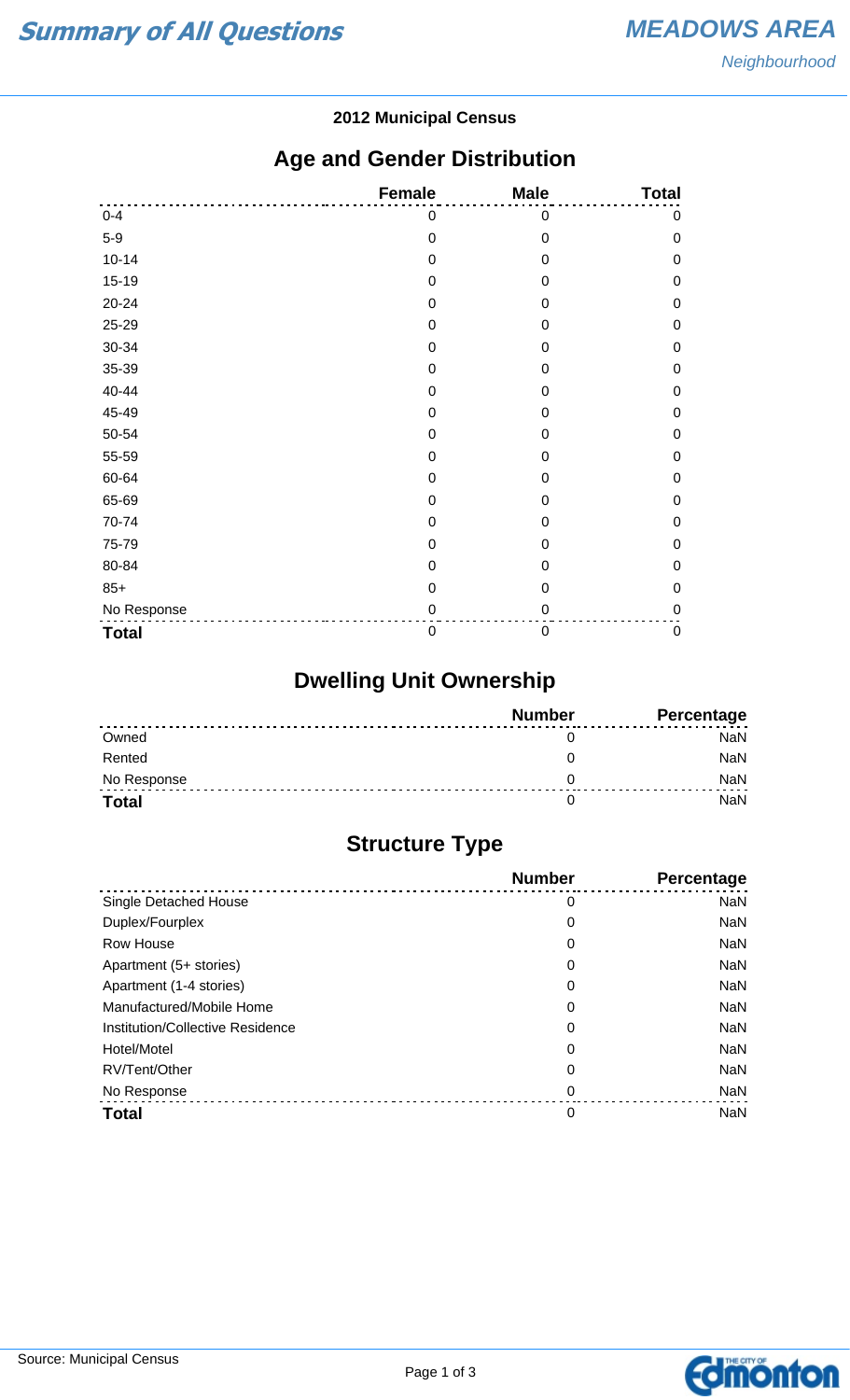**Neighbourhood** 

## **Dwelling Unit and Property Status**

|                           | <b>Number</b> | Percentage |
|---------------------------|---------------|------------|
| Occupied                  | 0             | <b>NaN</b> |
| Unoccupied                | 0             | <b>NaN</b> |
| Vacant Lot                | 0             | <b>NaN</b> |
| <b>Under Construction</b> | 0             | <b>NaN</b> |
| No longer in use          | 0             | <b>NaN</b> |
| No Response               | 0             | <b>NaN</b> |
| <b>Total</b>              | 0             | <b>NaN</b> |

#### **Marital Status**

|                      | <b>Number</b> | Percentage |
|----------------------|---------------|------------|
| Married              | 0             | <b>NaN</b> |
| Common-law           | 0             | <b>NaN</b> |
| Separated/divorced   | 0             | <b>NaN</b> |
| <b>Never Married</b> | 0             | <b>NaN</b> |
| Widowed              | 0             | <b>NaN</b> |
| No Response          | 0             | <b>NaN</b> |
| <b>Total</b>         | 0             | <b>NaN</b> |

## **Employment Status**

|                            | <b>Number</b> | Percentage |
|----------------------------|---------------|------------|
| Preschool                  | 0             | <b>NaN</b> |
| Kindergarten - Gr.6        | 0             | <b>NaN</b> |
| Gr.7 - Gr.9                | 0             | <b>NaN</b> |
| Gr.10 - Gr.12              | 0             | <b>NaN</b> |
| Post Secondary Student     | 0             | <b>NaN</b> |
| Homemaker                  | 0             | <b>NaN</b> |
| Employed 0-30 hrs          | 0             | <b>NaN</b> |
| Employed 30+ hrs           | 0             | <b>NaN</b> |
| Unemployed                 | 0             | <b>NaN</b> |
| Retired                    | 0             | <b>NaN</b> |
| Permanently unable to work | 0             | <b>NaN</b> |
| Other                      | 0             | <b>NaN</b> |
| No Response                | $\mathbf 0$   | <b>NaN</b> |
| <b>Total</b>               | 0             | <b>NaN</b> |

# **Term of Residence at this Location**

|                              | <b>Number</b> | Percentage |
|------------------------------|---------------|------------|
| 5 years or more              | 0             | <b>NaN</b> |
| 3 years to less than 5 years | 0             | <b>NaN</b> |
| 1 year to less than 3 years  | 0             | <b>NaN</b> |
| Less than 1 year             | 0             | <b>NaN</b> |
| Child less than 1 year       | 0             | <b>NaN</b> |
| No Response                  | 0             | <b>NaN</b> |
| <b>Total</b>                 | 0             | <b>NaN</b> |